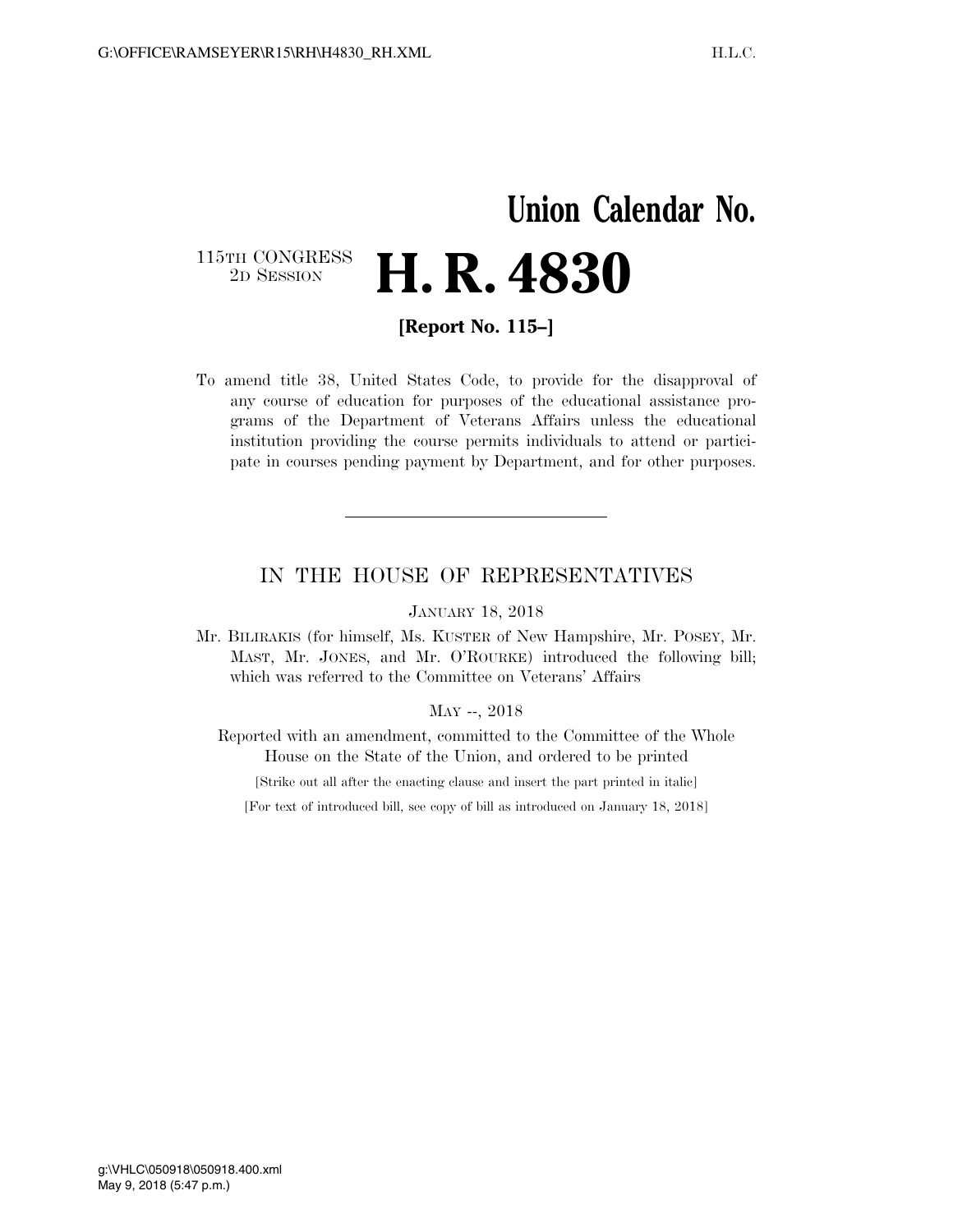## **A BILL**

To amend title 38, United States Code, to provide for the disapproval of any course of education for purposes of the educational assistance programs of the Department of Veterans Affairs unless the educational institution providing the course permits individuals to attend or participate in courses pending payment by Department, and for other purposes.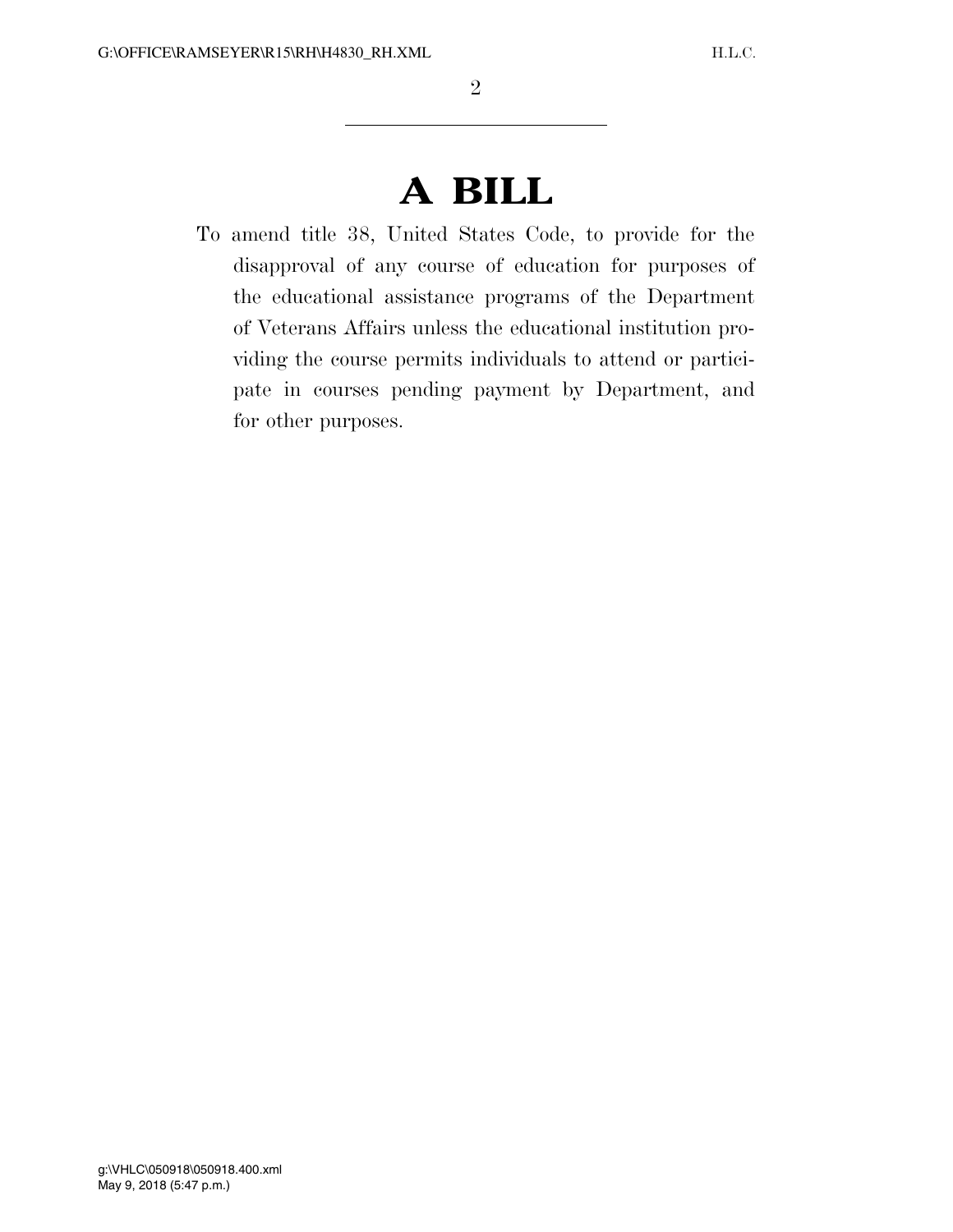*Be it enacted by the Senate and House of Representa- tives of the United States of America in Congress assembled, SECTION 1. SHORT TITLE. This Act may be cited as the ''Servicemembers Im- proved Transition through Reforms for Ensuring Progress Act'' or the ''SIT-REP Act''. SEC. 2. DISAPPROVAL FOR PURPOSES OF EDUCATIONAL AS- SISTANCE PROGRAMS OF DEPARTMENT OF VETERANS AFFAIRS OF CERTAIN COURSES OF EDUCATION THAT DO NOT PERMIT INDIVID- UALS TO ATTEND OR PARTICIPATE IN COURSES PENDING PAYMENT. Section 3679 of title 38, United States Code, is amend-*

*ed by adding at the end the following new subsection:* 

 *''(e)(1) Notwithstanding any other provision of this chapter, beginning on August 1, 2018, a State approving agency, or the Secretary when acting in the role of the State approving agency, shall disapprove a course of education provided by an educational institution unless the edu-cational institution has adopted the following policies:* 

 *''(A) A policy that permits any covered indi- vidual to attend or participate in the course of edu- cation during the period beginning on the date on which the individual provides to the educational in-stitution a certificate of eligibility for entitlement to*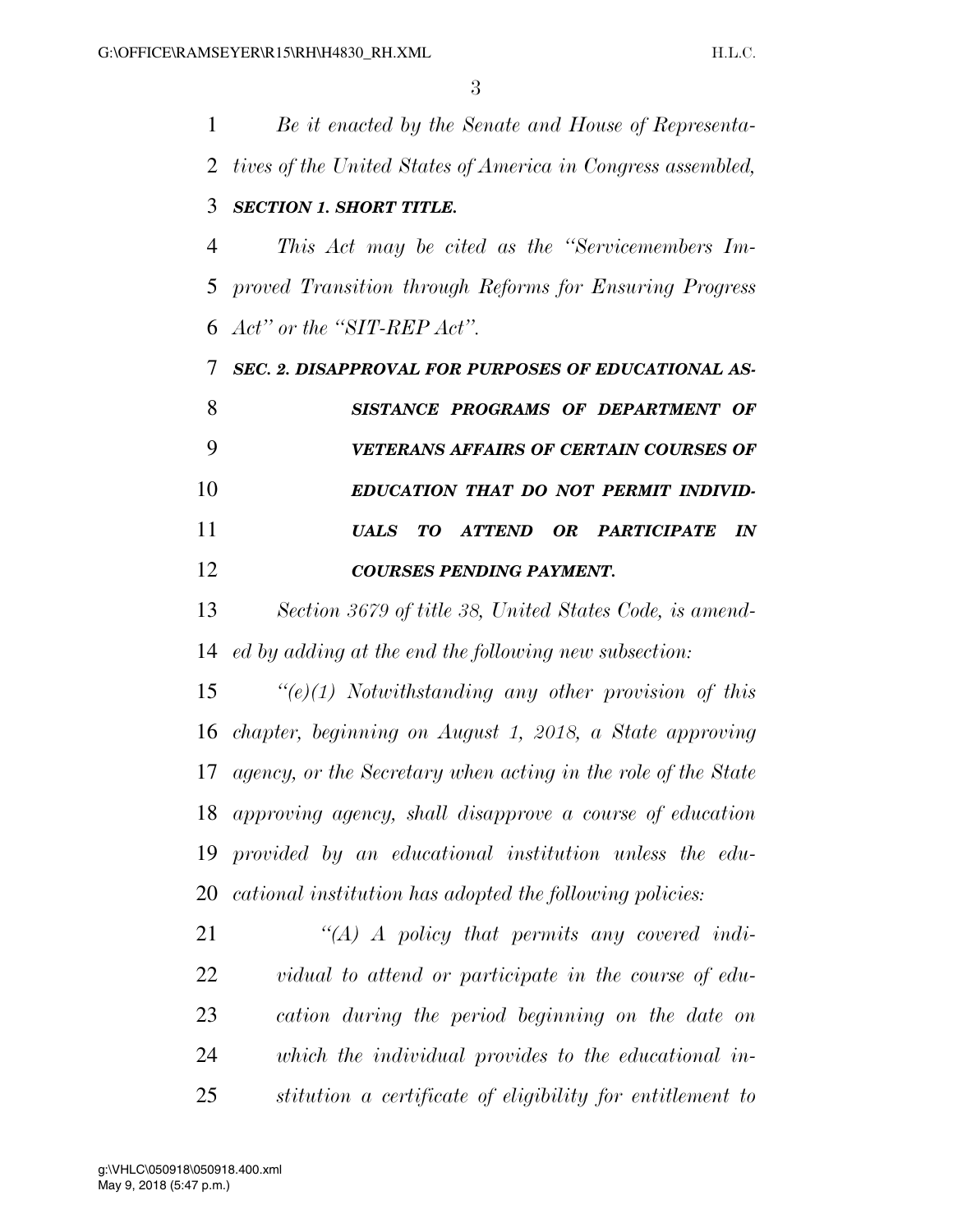| $\mathbf{1}$   | educational assistance under chapter 31 or 33 of this          |
|----------------|----------------------------------------------------------------|
| $\overline{2}$ | title and ending on the earlier of the following dates:        |
| 3              | $``(i)$ The date on which the Secretary pro-                   |
| $\overline{4}$ | vides payment for such course of education to                  |
| 5              | such institution.                                              |
| 6              | "(ii) The date that is 90 days after the date                  |
| 7              | on which the individual provides to the edu-                   |
| 8              | cational institution such certificate of eligibility.          |
| 9              | $\lq (B)$ A policy that ensures that the educational           |
| 10             | institution will not impose any penalty, including the         |
| 11             | assessment of late fees, the denial of access to classes,      |
| 12             | libraries, or other institutional facilities, or the re-       |
| 13             | quirement that a covered individual borrow addi-               |
| 14             | tional funds, on any covered individual because of the         |
| 15             | <i>individual's inability to meet his or her financial ob-</i> |
| 16             | ligations to the institution as a result of the delayed        |
| 17             | disbursement of any payment to be provided by the              |
| 18             | Secretary.                                                     |
| 19             | "(2) For purposes of this subsection, a covered indi-          |
| 20             | vidual is any individual who is entitled to educational as-    |
| 21             | sistance under chapter 31 or 33 of this title.                 |
| 22             | $\lq(3)$ The Secretary may waive such requirements of          |
| 23             | paragraph $(1)$ as the Secretary considers appropriate.".      |